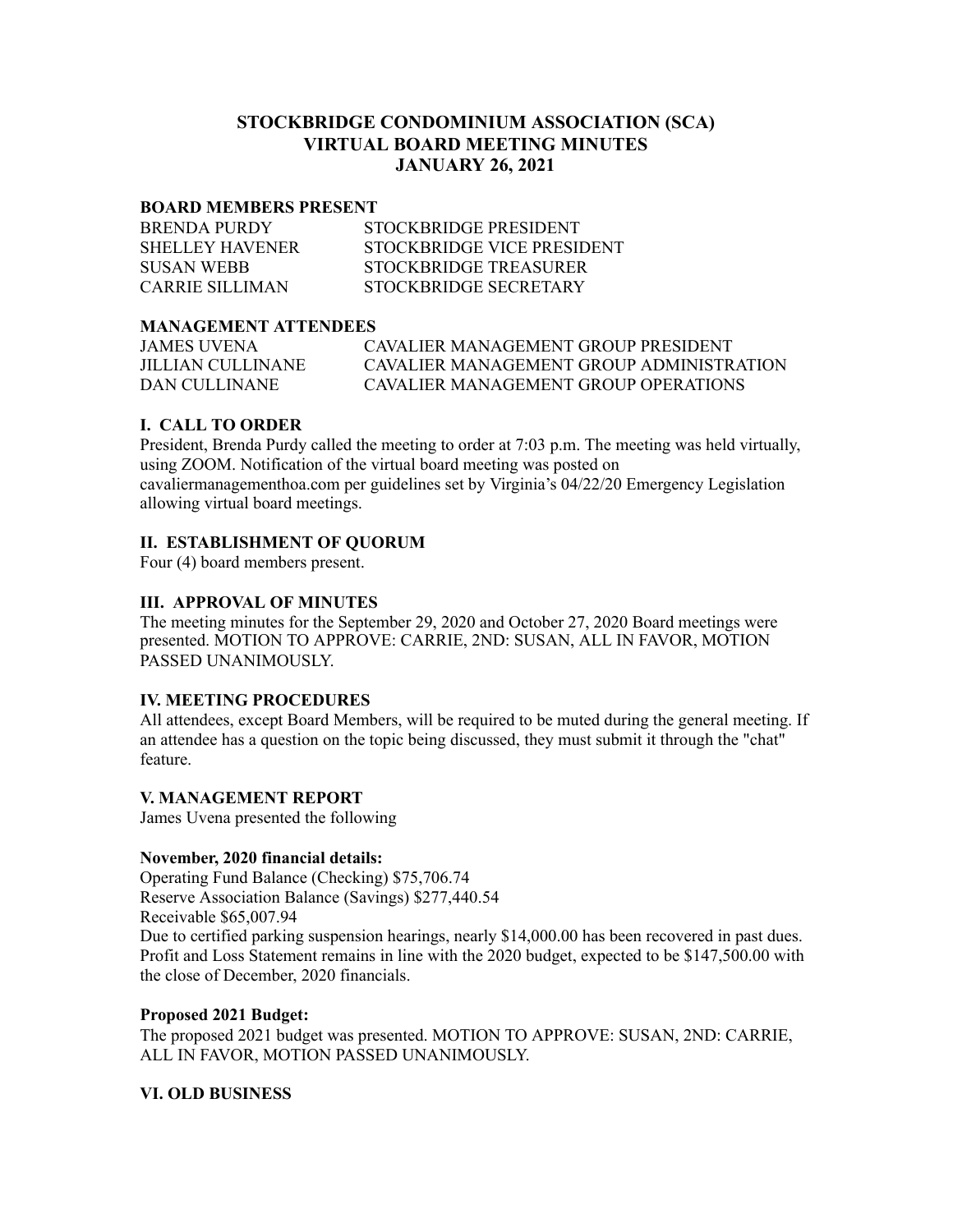- 2021 Landscaping Contract with Guzman and Company was presented. MOTION TO APPROVE: SUSAN, 2ND: BRENDA, ALL IN FAVOR, MOTION PASSED UNANIMOUSLY.
- Deck repairs completed for all decks included in the report of concerns to Prince William County. Units include: 008A, 070A, 080B, 088A, 091B, 095A, 096A, 097E, 101D, 105B, 109D, 110D
- President Purdy added that we have discovered that SCA is identified as a Commercial Property with Prince William County. This designation can cause issues with getting permits for homeowners. Cavalier Management is working to correctly identify SCA as a Residential Property with Prince William County.
- President Purdy added that she has been in email communication with VDOT's Aleksandra Tuliszka regarding the progress of the approved traffic study for the Route 234 Corridor and Stockbridge Drive. Additional approval processing is required to see the actual study occur.

# **VII. NEW BUSINESS**

- Reserve Advisors: Reserve Study Update proposal was presented. Last study was completed 5/6/16. MOTION TO APPROVE: CARRIE, 2ND: SUSAN, ALL IN FAVOR, MOTION PASSED UNANIMOUSLY.
- Action Without Meeting 11/10/2020 was presented. UNANIMOUSLY NO.
- ATS Service, LLC Quote 324 & 325 was presented. MOTION TO APPROVE: CARRIE, 2ND: SUSAN, ALL IN FAVOR, MOTION PASSED UNANIMOUSLY.

❑ DAN CULLINANE expects the earliest state date to be March to mid April.

- Second Generation Home Improvement Company proposal was presented. MOTION TO APPROVE: SUSAN, 2ND: CARRIE, ALL IN FAVOR, MOTION PASSED UNANIMOUSLY.
	- ❑ DAN CULLINANE expects a 5 to 6 lag time after Second Generation Home Improvement is notified of approval of proposal to be able to schedule installation.
- J.L. Affordable proposals presented:
	- ❑ 16198 Taconic MOTION TO APPROVE: SHELLEY, 2ND: CARRIE, ALL IN FAVOR, MOTION PASSED UNANIMOUSLY.
	- □ 16300 Taconic Special Winter Price offered. MOTION TO APPROVE: BRENDA, 2ND: CARRIE, ALL IN FAVOR, MOTION PASSED UNANIMOUSLY.
	- □ 16301 Taconic Special Winter Price offered. MOTION TO APPROVE: SUSAN, 2ND: CARRIE, ALL IN FAVOR, MOTION PASSED UNANIMOUSLY.
	- Parking Resolution Policy Resolution No, 7-2021 was presented.
	- ❑ Per Policy Resolution No. 2: Adopting Policy Resolutions
		- o Hearing will be scheduled for February 9, 2021 at 7 PM on ZOOM. This will be the opportunity for talking about the resolution and asking questions.
	- ❑ Select style of parking passes. Several options were presented. The green and white hang tags were chosen. MOTION TO APPROVE: CARRIE, 2ND: SHELLEY, ALL IN FAVOR, MOTION PASSED UNANIMOUSLY.

Executive Session - to discuss matters involving violations of the rules and regulations

❑ MOTION TO GO INTO EXECUTIVE SESSION AT 7:35 PM BY: CARRIE, 2ND: SUSAN, ALL IN FAVOR, MOTION PASSED UNANIMOUSLY